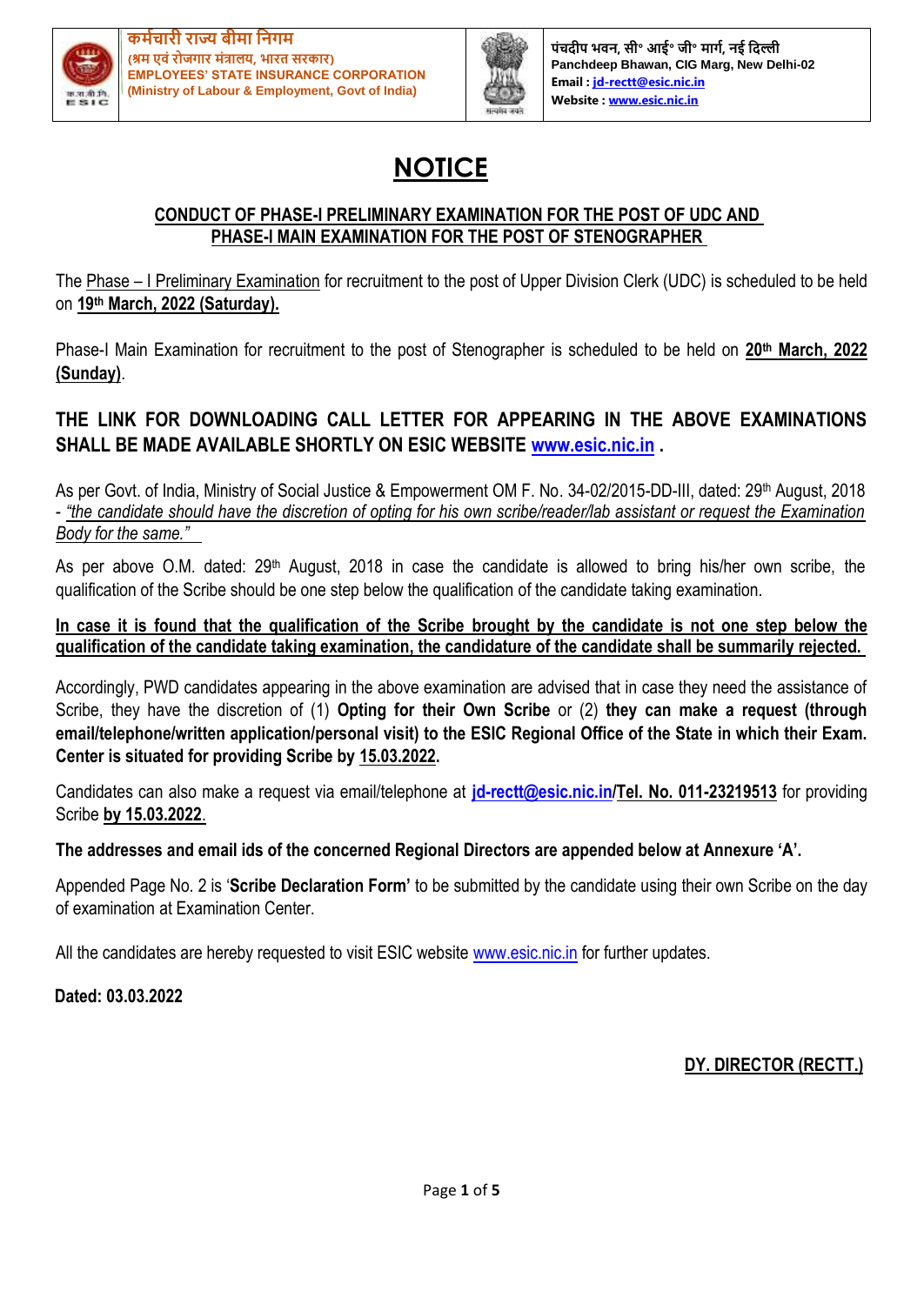## **SCRIBE DECLARATION FORM**

| We, the undersigned, Shri/Smt/Kum. |                                               | eligible candidate having |     |
|------------------------------------|-----------------------------------------------|---------------------------|-----|
| qualification                      | Post Applied for                              | and                       |     |
| Shri/Smt/Kum.                      | eligible writer (Scribe) having qualification |                           | tor |

the eligible candidate, do hereby declare that :

1. The scribe is identified by the candidate at his/her own cost and as per own choice.

- **2. In case it is found that the qualification of the Scribe brought by the candidate is not one step below the qualification of the candidate taking examination, the candidature of the candidate shall be summarily rejected. In such case the candidate shall forfeit his/her right to the post and claims relating thereto.**
- 3. The candidate is **blind/low vision** or affected by **cerebral palsy** with **loco-motor impairment and his/her writing speed is affected** and she/he needs a writer (scribe) as permissible under the Government of India rules governing the recruitment of Physically Challenged persons.
- 4. As per the rules, the candidate availing services of a scribe is eligible for compensatory time of 20 minutes for every hour of the examination.
- 5. In view of the importance of the time element and the examination being of a competitive nature, the candidate undertakes to fully satisfy the Medical Officer of the Organization that there was necessity for use of a scribe as his/her writing speed is affected by the disabilities mentioned in Point 3 above.
- *6. The candidate has ensured that the scribe is not a candidate for the same recruitment exercise.*

### *7. The scribe has ensured that he/she is not appearing in the same recruitment exercise.*

8. All the above statements made by us are true and correct to the best of our knowledge and belief. We also understand that in case it is detected at any stage of recruitment that we do not fulfill the eligibility norms and/or that the information furnished by us is incorrect/false or that we have suppressed any material fact(s), the candidature of the applicant (both the candidate as well as scribe in case he/she has appeared in the same examination) will stand cancelled, irrespective of the result of the examination. If any of these shortcoming(s) is/are detected even after the candidate's appointment, his/her services are liable to be terminated. In such circumstances, both signatories will be liable to criminal prosecution.

I, \_\_\_\_\_\_\_\_\_\_\_\_\_\_\_\_\_\_\_\_\_\_\_\_\_\_\_\_\_\_\_\_(Scribe) certify that I am not a candidate for this recruitment.

 **(Name of Scribe)**

I, the candidate for this recruitment certify that I have ensured that the above

### **(Name of candidate)**

scribe is not appearing for this recruitment.

#### **Given under are our signature and contact details**: -

|                     | <b>SCRIBE</b>  | <b>CANDIDATE</b> |
|---------------------|----------------|------------------|
|                     | Signature:     | Signature:       |
|                     | Name:          | Name:            |
|                     | Qualification: | Qualification:   |
|                     | Address:       | Address:         |
| Photo of the Scribe | Contact No.:   | Contact No.:     |

 **\_\_\_\_\_\_\_\_\_\_\_\_\_\_\_\_\_\_\_\_**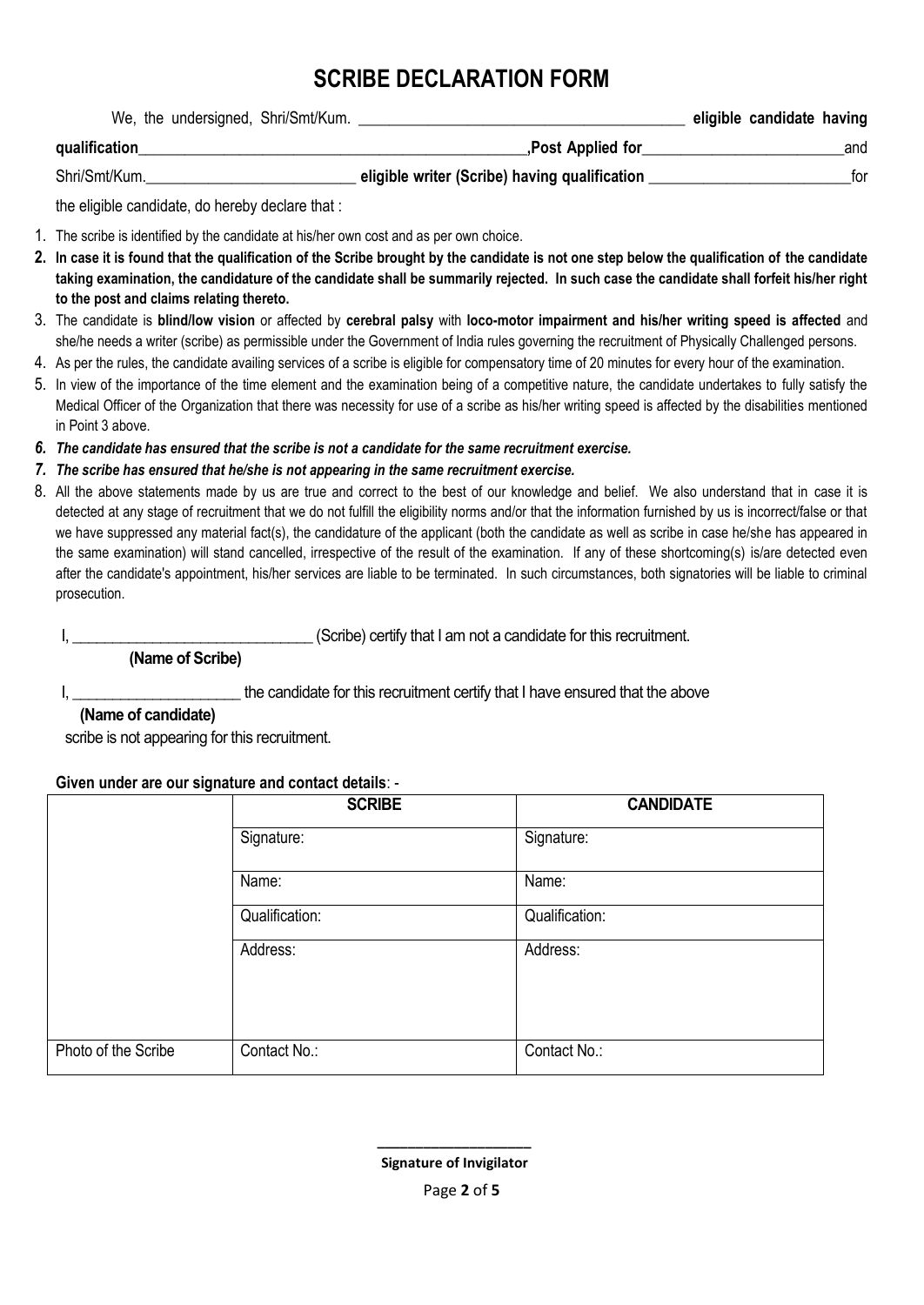### **ANNEXURE-'A'**

| SI.<br>No. | Name of the ESIC Region/State in which<br>the candidate is to be admitted in the<br><b>Online Examination</b> | Address & Contact Number of ESIC<br>Regional Director for making request for<br><b>Scribe</b>                                                                                    | Email Id for making request for<br><b>Scribe</b> |
|------------|---------------------------------------------------------------------------------------------------------------|----------------------------------------------------------------------------------------------------------------------------------------------------------------------------------|--------------------------------------------------|
| 1.         | Andhra Pradesh                                                                                                | 48-7-32A, Panchdeep Bhawan, ESIC<br>Road, Gunadala, Vijaywada-520004<br>Andhra Pradesh<br>Contact No. 0866-2453498                                                               | rd-andhrapradesh@esic.nic.in                     |
| 2.         | Assam (For all North East Regions)                                                                            | <b>ESI Corporation,</b><br>Panchdeep Bhawan,<br>M.R.D. Road<br>P.O. BamuniMaidan,<br>Guwahati-781021. Assam.<br>Contact No. 0361-2550357                                         | rd-assam@esic.nic.in                             |
| 3.         | <b>Bihar</b>                                                                                                  | <b>ESI Corporation,</b><br>Panchdeep Bhawan,<br>J.L. Nehru. Marg<br>near Income Tax Circle<br>Patna-800001 (Bihar).<br>Contact No. 0612-2521928                                  | rd-bihar@esic.nic.in                             |
| 4.         | Chhattisgarh                                                                                                  | ESI Corporation,<br>107, Ram Nagar Road,<br>Jagannath Chowk,<br>Kota, Raipur-492010<br>Chhattisgarh<br>Contact No. 0771-2254589                                                  | rd-cgarh@esic.nic.in                             |
| 5.         | Delhi (including Meerut, Noida, Greater<br>Noida, Ghaziabad)                                                  | <b>ESI Corporation,</b><br>DDA Complex cum Office,<br>3rd& 4 <sup>th</sup> Floor,<br>Rajendra Place, Rajendra Bhawan,<br>New Delhi - 110 008<br>Contact No.011-25734381,25745044 | rd-delhi@esic.nic.in                             |
| 6.         | Goa                                                                                                           | ESI Corporation,<br>Panchdeep Bhawan,<br>3rd floor, EDC Plot No. 23,<br>Patto, Panji, Goa-403001<br>Contact No. 0832-2438870                                                     | rd-goa@esic.nic.in                               |
| 7.         | Gujarat                                                                                                       | <b>ESI Corporation,</b><br>Panchdeep Bhawan,<br><b>Income Tax Circle</b><br>Ashram Road,<br>Ahmedabad-380014 (Gujarat).<br>Contact No. 079-27582400/450                          | rd-gujrat@esic.nic.in                            |
| 8.         | Haryana                                                                                                       | <b>ESI Corporation,</b><br>Panchdeep Bhawan,<br>Sector-16,<br>Faridabad-121002, Haryana<br>Near Laxmi Narayan Mandir<br>Contact No. 0129-2222980                                 | rd-haryana@esic.nic.in                           |
| 9.         | <b>Himachal Pradesh</b>                                                                                       | <b>ESI Corporation,</b><br><b>ESIC Regional Office</b><br>Housing Board, Phase 1,<br>Sai Road, Baddi Distt Solan -173205.<br>Himachal Pradesh<br>Contact No. 01795-245961        | rd-hp@esic.nic.in                                |

Page **3** of **5**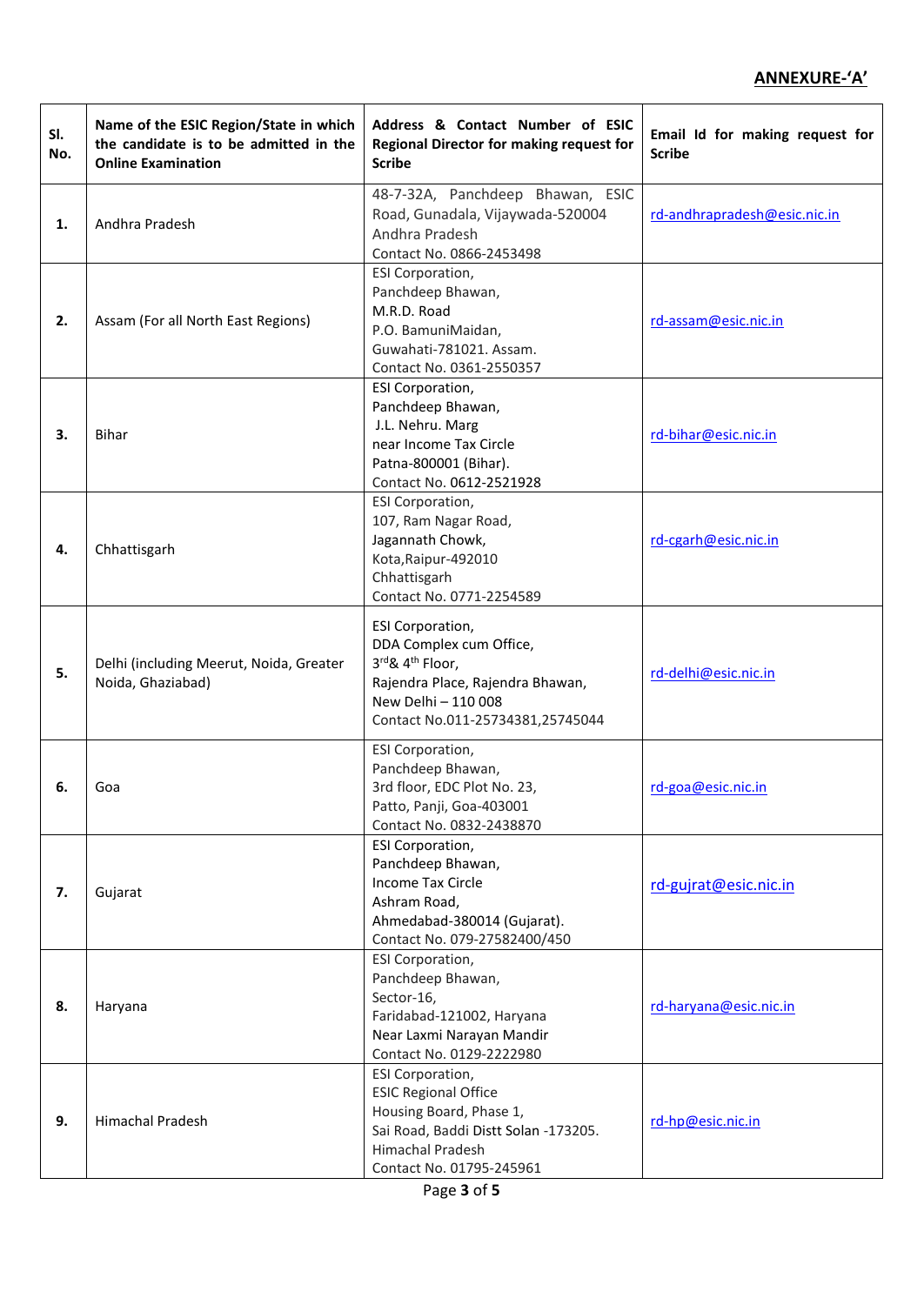|     |                                   | ESI Corporation,                              |                            |
|-----|-----------------------------------|-----------------------------------------------|----------------------------|
|     |                                   | Regional Office,                              |                            |
|     |                                   | 10-B, Radha Bhawan,                           |                            |
| 10. | Jammu & Kashmir                   | Shastri Nagar,                                | rd-jnk@esic.nic.in         |
|     |                                   | Jammu - 180 004 (J & K).                      |                            |
|     |                                   | Near Nirankari Bhawan                         |                            |
|     |                                   | Contact No. 0191-2435136                      |                            |
|     |                                   | <b>ESI Corporation,</b>                       |                            |
|     |                                   | Regional Office,                              |                            |
| 11. | Jharkhand                         | Panchdeep Bhawan,                             | rd-jharkhand@esic.nic.in   |
|     |                                   | Namkum, Ranchi-834010 (Jharkhand).            |                            |
|     |                                   | Contact No. 0651-2960319                      |                            |
|     |                                   | ESI Corporation,                              |                            |
|     |                                   | Regional Office Karnataka                     |                            |
|     |                                   | Panchdeep Bhawan, No.10, Binnyfields,         |                            |
|     |                                   | Tank Bund Road (next to ETA Mall, Near        |                            |
| 12. | Karnataka                         | Binny Mills),                                 | rd-karnataka@esic.nic.in   |
|     |                                   | Binnypet, Bangalore-560023.                   |                            |
|     |                                   | Karnataka                                     |                            |
|     |                                   | Contact No. 080-26742485                      |                            |
|     |                                   | <b>ESI Corporation,</b>                       |                            |
|     |                                   | Panchdeep Bhawan,                             |                            |
|     |                                   | North Swaraj Round,                           |                            |
| 13. | Kerala                            | Thrissur - 680020 (Kerala)                    | rd-kerala@esic.nic.in      |
|     |                                   | Contact No. 0487-2331080/2331351/             |                            |
|     |                                   | 2331412                                       |                            |
|     |                                   | ESI Corporation,                              |                            |
|     |                                   | Panchdeep Bhawan,                             |                            |
| 14. | Madhya Pradesh                    | Nanda Nagar, Indore-452011                    | rd-mp@esic.nic.in          |
|     |                                   | Madhya Pradesh.                               |                            |
|     |                                   | Contact No. 0731-2550485                      |                            |
|     |                                   | <b>ESI Corporation,</b>                       |                            |
|     |                                   | Panchdeep Bhawan,                             |                            |
|     |                                   | 108, N. M. Joshi Marg,                        |                            |
| 15. | Maharashtra                       | Lower Parel,                                  | rd-maharashtra@esic.nic.in |
|     |                                   | Mumbai - 400013 (Maharashtra)                 |                            |
|     |                                   | Contact No. 022-61209700/742/760              |                            |
|     |                                   | ESI Corporation,                              |                            |
|     |                                   | Regional Office, Panchdeep Bhawan,            |                            |
| 16. | Orissa                            | Plot C, Unit - IX, Janpath                    | rd-orissa@esic.nic.in      |
|     |                                   | Bhubaneswar-751022 (Orissa).                  |                            |
|     |                                   | Contact No. 0674-2546380                      |                            |
|     |                                   | Regional Office : Puducherry                  |                            |
|     |                                   | <b>Employees' State Insurance Corporation</b> |                            |
| 17. | Puducherry (including examination | ESIC Complex, Bouvankare Street               | rd-pondi@esic.nic.in       |
|     | centre in Port Blair)             | Mudaliarpet, Puducherry-605004                |                            |
|     |                                   | Phone: 0413-2357642                           |                            |
|     |                                   | <b>ESI Corporation,</b>                       |                            |
|     |                                   | Panchdeep Bhawan,                             |                            |
| 18. | Punjab                            | Plot No.3, Sector - 19-A,                     | rd-punjab@esic.nic.in      |
|     |                                   | Madhya Marg,                                  |                            |
|     |                                   | Chandigarh-160020.                            |                            |
|     |                                   | Contact No. 0172-2544126                      |                            |
|     |                                   | <b>ESI Corporation</b>                        |                            |
|     |                                   | Panchdeep Bhawan                              |                            |
|     |                                   | Regional Office,                              |                            |
| 19. | Rajasthan                         | Bhawani Singh Marg,                           | rd-rajasthan@esic.nic.in   |
|     |                                   | Jaipur - 302001 (Rajasthan).                  |                            |
|     |                                   | Contact No. 0141-2989581                      |                            |
|     |                                   |                                               |                            |